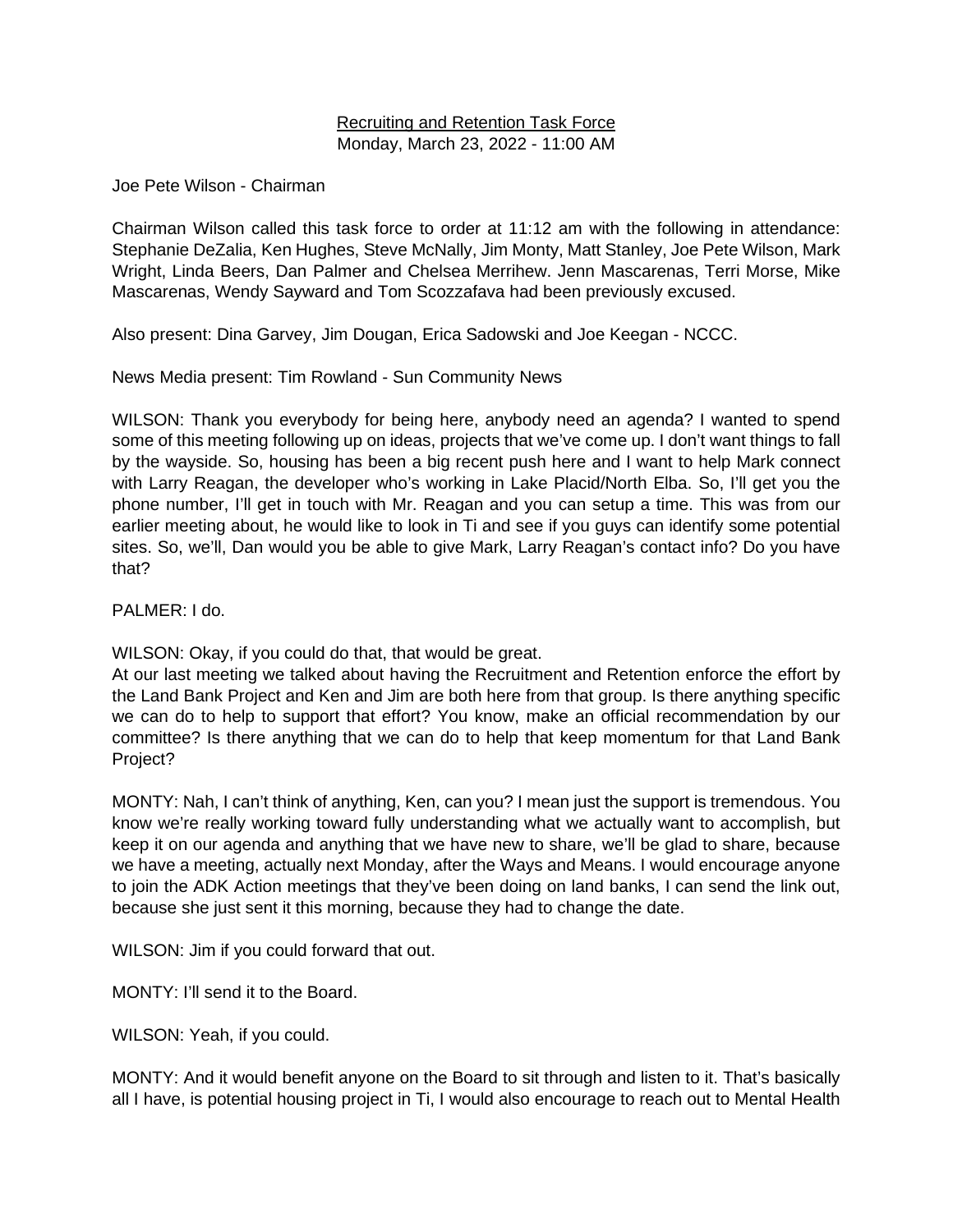to Terri, because there's a component there for rehabilitation, both mental health, as well as substance abuse and there's money available in those projects, which would could go forward in helping Mark in anything that he wants to do in Ti and we do have the components necessary. They have a hospital available, they have municipal transportation, they have supermarket, so a lot of the things that's necessary for this project exist in Ti. So, I think that would be a very good connection, as well.

WILSON: Thank you and then we talked about market analysis study that, two on the way, one by the Lake Champlain Regional Planning Board and that's going to be multi county and then Community Resources has a small grant to do a local piece of that and I'm hopeful that we've got some information that will help us with the town wide effort around land bank, but then I think there would be information for individual towns as they peruse projects that would help write grants, help identify properties and write grants to support those developments. So, as I learn more I'll continue to share. Before we move on, any other housing ideas?

BEERS: Not housing, but it would certainly, I guess it's kind of housing. St. Joe's did move forward and tried to purchase a building on Racetrack Road to house 27 women with substance use, pregnant or have babies under 3 years old and it was an unbelievably, really thought out, wonderful project, thought it was a great space for it. There was a variance issue, myself and Terri and St. Joe's came and we presented at night at the Board in Ti and I get that it didn't make the variance issue and was shot down, but there was a lot of other factors that were brought up in there and St. Joe's, didn't and I will say that to St. Joe's, could have done a better job in being good stewards of their initial housing in Ti, which made it very antagonistic towards anymore projects, to be fair. So, I think we need to pave the way and Jim you had brought up and we're talking about housing or whatever and working with Terri and potential money for substance abuse disorder or mental health problems, I think we need to make really sure that everybody supports that and you don't get into that, not in backyard kind of stuff, because I heard that, really clearly, that it's not going to be in my backyard and those people don't live in Ticonderoga and you know, it should be held in a bigger city like Plattsburgh and things like that and it was many, many people came out and spoke and again, I understand that whole process and I absolutely respect everybody's right for saying that and I understand that there were lots of issues behind why they said that, because of previous experiences, but I think we need to pave the way for our communities if we're going to invest that, because it didn't sound like the community was, you know, it's always a small component of people, but I just think before we, if you're going to move forward on any of these things you make sure that you have your community support in doing it, otherwise we're going to get to where we think we're going to move forward and then there's concern of our citizens and our communities that they won't want that type of establishment in their backyard. Does that make sense?

MONTY: Yeah, the sad part about that whole thing and I don't disagree with you at all, Linda, is number one, it is in your backyard, already. It's in your backyard and this is to help that situation. Unfortunately, the vocal minority over rank the silent majority and I, you know, I've had public hearing where you get a handful of people that are totally against something and even though you know the majority of people within your community aren't against, but they're not there to voice their opinion publicly and I totally agree with what you're saying, we've got to be onboard.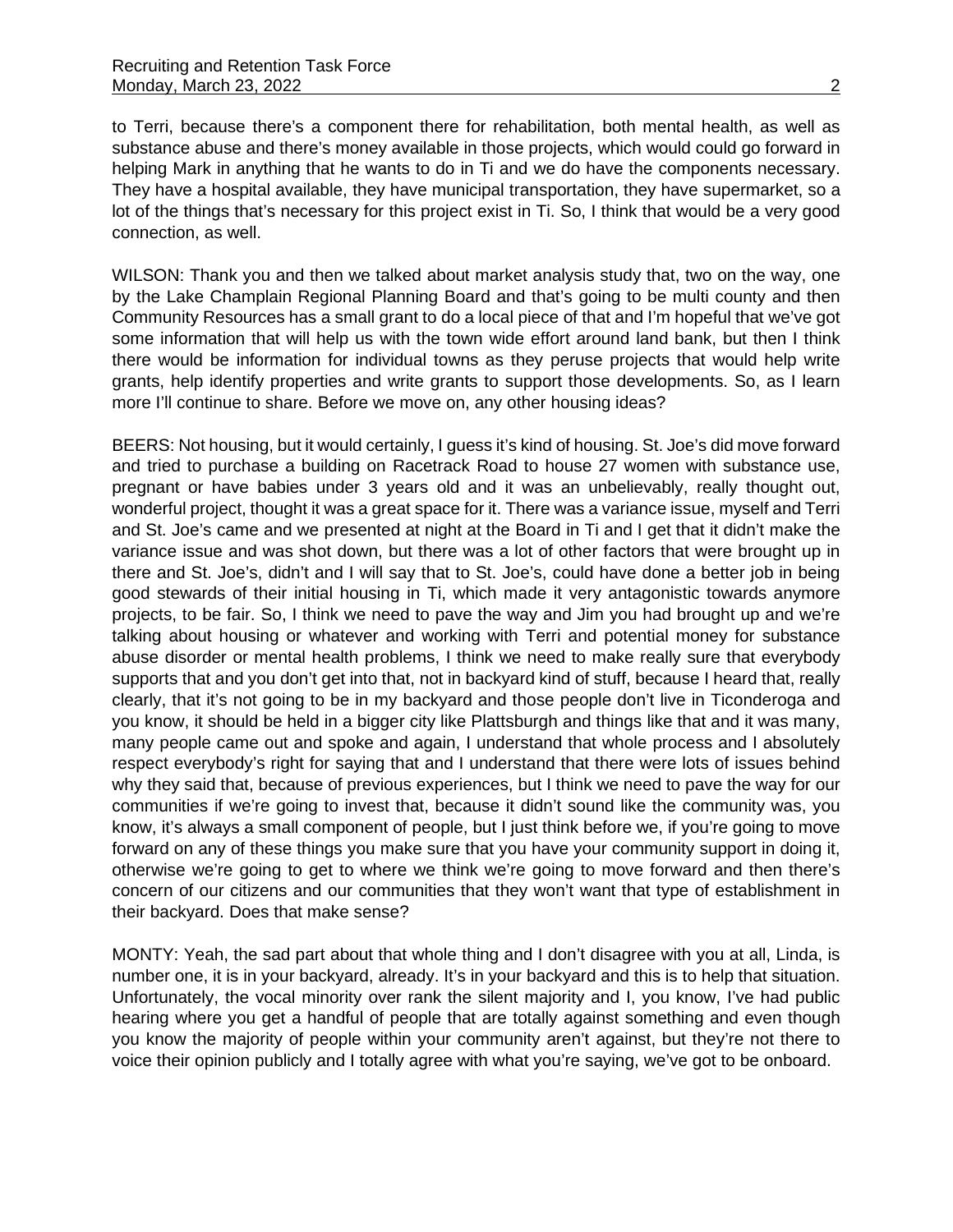BEERS: I just know that it won't, you just need to be ready to have some opposition, that is all I am suggesting. If you're going to, when you're talking about housing, which I am 100% in for, that we talk about housing inclusively for everybody and that everybody would have a place at the table.

MONTY: It has been my experience that there's opposition in just about anything you want to do.

BEERS: I know nothing of opposition.

WILSON: Your point is a good one though, that some of this stuff that we're doing here is cutting across a lot of lines, it's a new way of thinking about a lot of these issues, especially, you know around workforce development, around housing and I think we do need a diverse mix of housing. It's going to be different solutions for different aspects of this and I'm hoping that the studies that are being done by the Regional Planning Board and locally can help towns do community based master planning that helps really bring together projects that will be successful. That if it's, we're trying to force an agenda, you're right, it's going to be hard, but if we're setting the table so that communities can do planning and identify projects that are going to work and fit in their community and I think they took a couple of years to lead up to the project they did in Lake Placid, they're doing now in Lake Placid and I think we've got to expect that solutions are going to take that kind of planning, like Mark starting out with Larry Reagan, you know looking at the conditions and then really taking the data and see what's needed, what are the resources there and what fits, because it's going to be hard to find homes for some of the types of housing and projects we need to do.

BEERS: Yeah, I say, as a very wise man told me when I took this job, always bring it up, keep talking about it, by the time you're ready to write a resolution, the Board will be like, didn't do that already? AKA, Dan Palmer. A lesson I learned.

### WILSON: Any other housing things?

At our last meeting or two meetings ago, we talked about job fair with Ken and I think Jim stepped up on that and judging by the traffic of emailing, maybe you have some updates you should share with us and see if there's anything we can do to support that effort.

HUGHES: Yeah, so the process has moved around really well. I've created a shared collaboration document on google docs. Holly Aquino from DPW has really stepped up in a big way. She's a former corporate event planner. Tracy Briggs from DSS has also stepped up in very great ways. So, we, as well as Stephanie talking about Schroon Lake and opportunities down there and trying to make sure that we're not competing with anybody, but also creating an event that is serving our county needs, as well as community needs.

I have been in touch with Derek Payne, he is the guidance counselor for Boquet Valley Central School, we're playing phone tag right now, because it was shared with me that they may be trying to do a job fair and he left me a voicemail telling me that he really would like to do one, but he's really behind and so I am going to take the opportunity to set in and work with him and have the County collaborate to get something done for this spring. I was a little hesitant about trying to get something done for May, just because of the short time, but I think if we work outside of these meetings, we have a couple individuals who really want to push through, I think we can get something on that calendar for May and then I also would like to consider, maybe doing a followup in October, as well.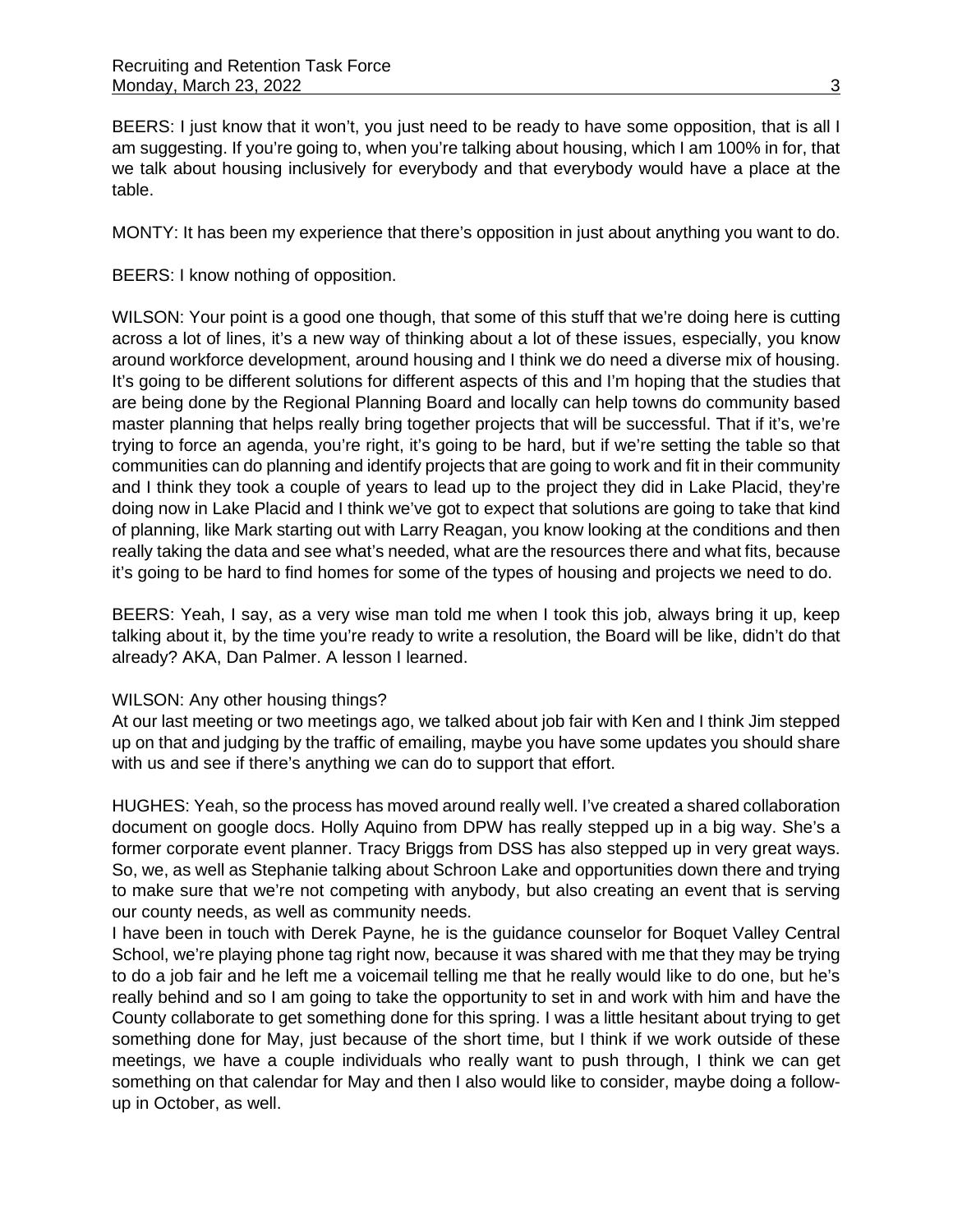MONTY: Would you like me to reach out to Derek, because I'm in the school every day?

HUGHES: Yeah, sure, I left me a voicemail and told him I was going to be in Etown today, if he wanted to meet, but that would be very helpful. We're ready to go and I just need a building use form. I talked to Karen Keech and discussed.

MONTY: I can advocate a building use form.

HUGHES: That's perfect.

MONTY: I will try and locate Derek today.

HUGHES: Yeah, I would say, maybe shooting for some time mid to late May. That gives us time and then I can bring to work with Holly and the rest of the committee and Tracy to just start making calls and getting things organized and Stephanie, any follow-up from the Schroon Lake Central School conversation?

DEZALIA: Well, they're hosting one already. So, if you want any of our participants to be a part of it then we need to contact them, once we have people that we know that are going to participate. I am sure the County could go down to it.

BEERS: So, I will say this, so I offer this, every Tuesday I have a superintendent meeting by Zoom, every superintendent of every school district, I absolutely offer that we give whoever the spokesman is about what you're talking about, I am sorry, job fair, is that what we're talking about?

HUGHES: Yeah

BEERS: You're welcome to join in on our Zoom and talk to every school in Essex County and tell them, but you have to sell them something, what is it that you have? So, I have been solicited by Schroon Lake, many department heads have already been asked to go, so that's what I mean, people are reaching out to us individually, Terri and I live in Schroon Lake, but I sent that email, immediately to Jen Mascarenas and I said, Jen, why don't you go and represent? And I don't mean that it should just fall on Personnel. But, we did this years ago with Monica Feeley. Monica Feeley came up with and probably still have it, a presentation about all the departments that are in Essex County, the variety of jobs, but what she really did was she talked about how many required education, because they don't all and there's a pathway for almost every kid out of school, if they're interested in it and she did the presentation and I think she went to like 2 or 3 school districts and did the pitch about why you should apply to Essex County municipality, because we have all these jobs, across all domains and she went from, to talk to, you know the kids that we have lawn maintenance and this and DPW and you don't have to have a degree and we're looking for people now and I think it was really successful. It was many years ago, but I think if you want to go to the schools and talk about a job fair, we should have what we're going to do at the job fair. So, we went to job fairs to solicit stuff and we did the same canned procedure, you know to say what we're doing. We had a presentation and so I think maybe if we know across the spectrum of all the jobs in Essex County that is what we should be talking to students about. These are all the jobs in Essex County, because if I went, I wasn't going to just talk about Public Health. I was going to bring up, there's all these jobs at a county municipality. I think we did that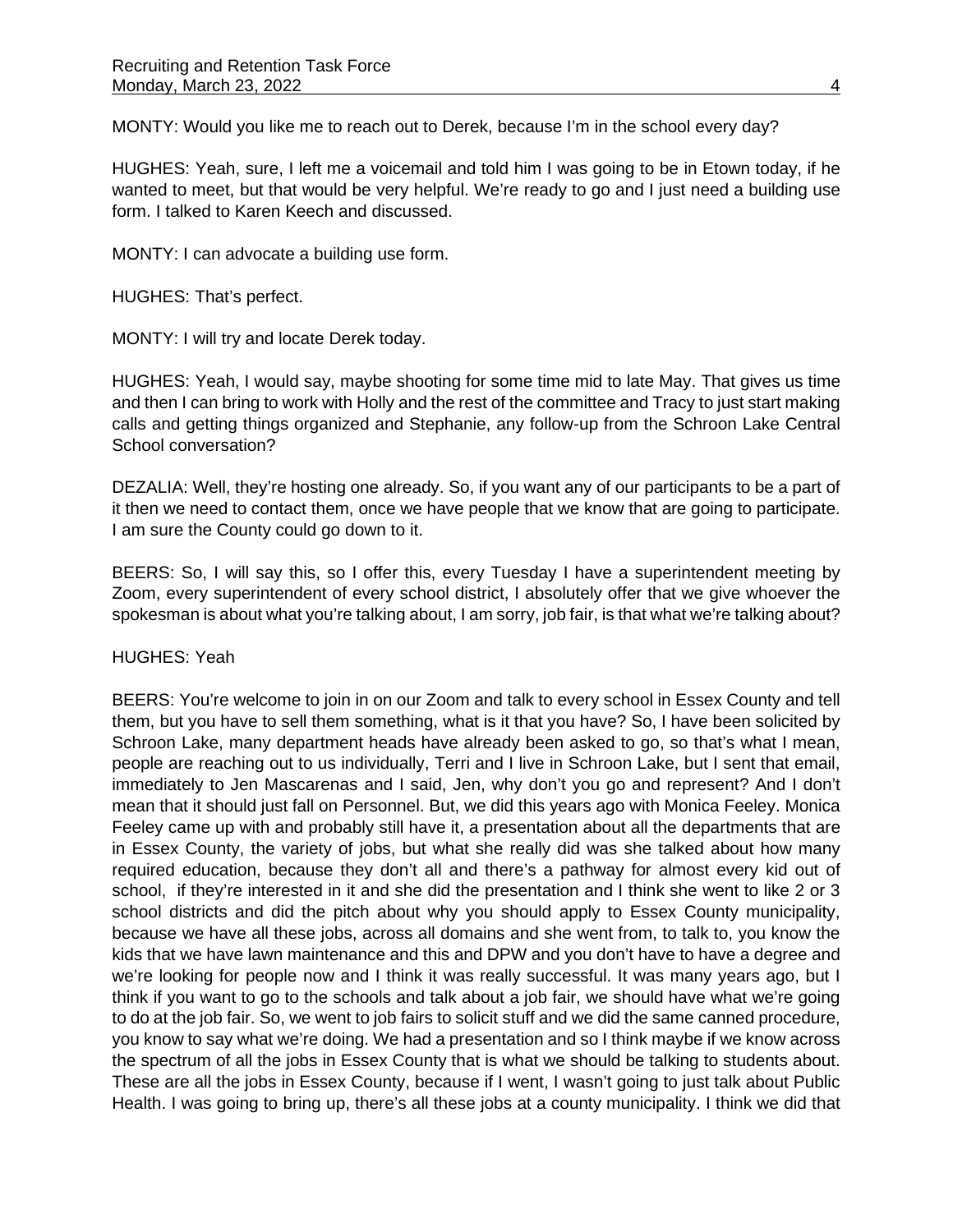years ago and I think there's a good way to get everybody represented, instead of just sending department heads and saying you should work for me, which I am happy to do, just so you know.

SADOWSKI: I agree there's a lot of, you know, high school seniors that maybe they're not college bound. They don't have, they have no idea, they have no idea that you can get a good job, fulltime job, benefits starting out and I feel like that's where you're going to get most of it, not so much, you know, and I feel like getting that out to them and let them know that, hey, they just don't know. They really don't know.

HUGHES: I believe the vision that what we were looking to put together and please correct me, if I'm wrong, is to invite or encourage or expect each department to have their own table.

PALMER: Absolutely, that's what we talked about.

### MONTY: Right

HUGHES: Have their own individual table, so that would be 20 different tables, at least for the County. You or your representatives could speak directly to what Public Health does, what the opportunities are, what are the pathways to a career in Public Health. What the pathway might be in Personnel, DPW, what are the responsibilities, if you want to be a heavy equipment operator, if you want to be a diesel mechanic, you know here is where you need to go and do and here are the jobs that are currently open, here are the jobs that could be. Things like that where a high school senior or junior or an adult, honestly this is not geared to just students, this is geared to adults, as well.

## MONTY: Right

HUGHES: Where they can go speak directly about a topic that was or a department that was a specific answer to them.

BEERS: I mean I've done both. I've also, I've never done one once where people ask me about what other jobs are there and I don't know if you're going to get all of us. They're usually at night or they're on weekends or whatever. I just throw out there's lots of ways to skin that cat.

HUGHES: Yeah, I think my vision was, based on my past experience was to have each table represented by an individual department, plus other community organizations, Stewart's for example, NYSEG for example, ACAP for example, yadda, yadda, yadda, to fill that gymnasium with individual businesses and departments.

MONTY: And nobody knows their department better than the department head. People might think they know everyone's department but not. One thing I'd like to recommend is the fact that we don't downplay DPW for not needing a degree, because Jim has created atmosphere down there promoting the engineering side of it, promoting these things. Where he's bringing in good people to his team, which is helping in his success. So, there are educational opportunities there, as well.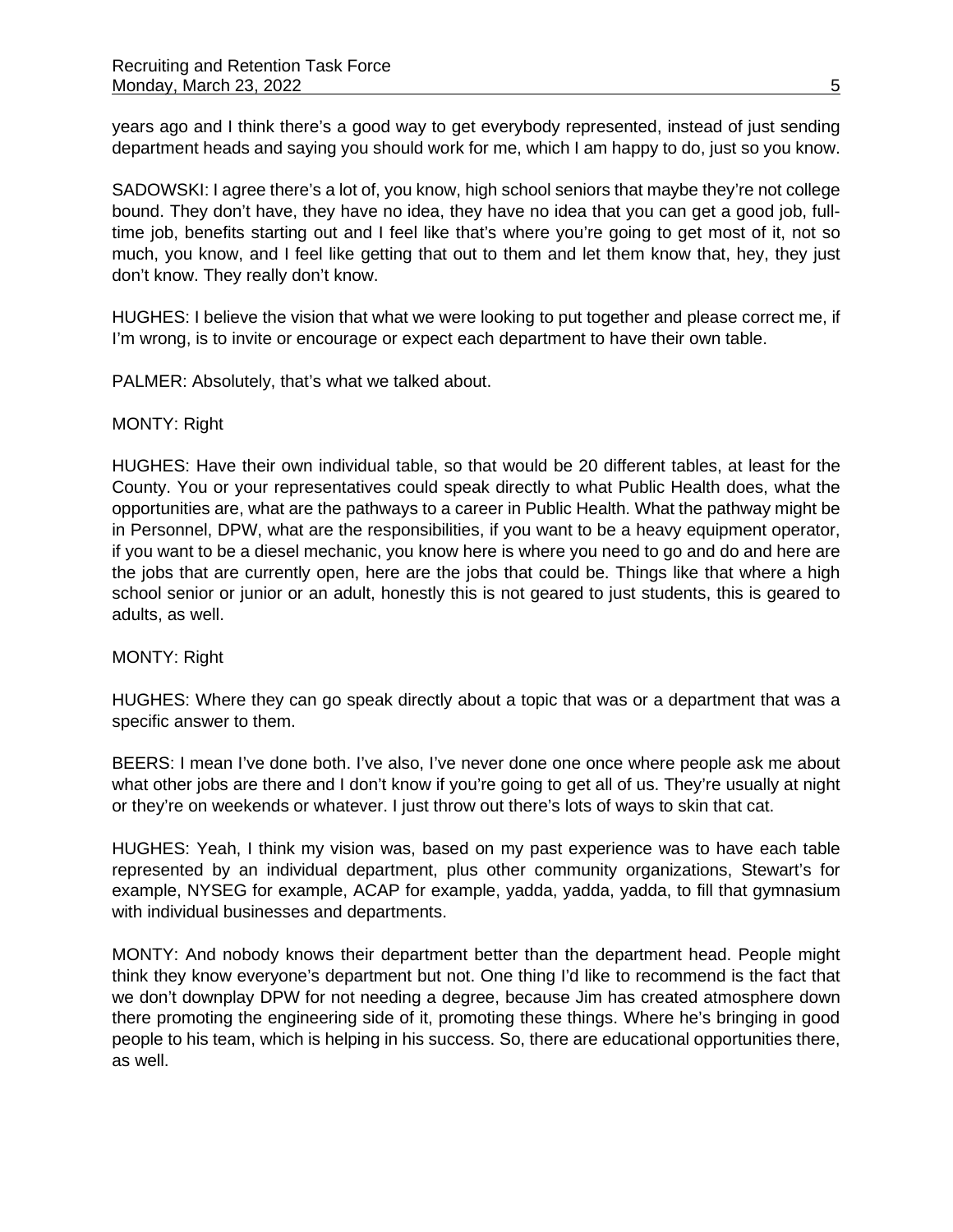DOUGAN: And there's some opportunity even for people that don't have a degree to maybe even become a project or an assist civil engineer after a certain amount of experience.

WILSON: So, we're getting into our next agenda item, are you all set with job fair?

STANLEY: Do we go to other job fairs instead of just creating our own? Do we go as the County?

HUGHES: That's a good question.

STANLEY: You know, like ones that are already established, like in Plattsburgh or anything like that?

PALMER: Personnel used to.

DOUGAN: Personnel does.

SADOWSKI: To Plattsburgh State.

PALMER: We have since the Covid thing, you know, but prior to that, Personnel was showing up to these job fairs.

KEEGAN: I do have a follow-up to the job fair, if there was a role for the college to be able to be there, particularly for those with higher pathways would be of value, nursing for example, we're happy to be. We're not trying to divert students from moving into DPW, but if we could be helpful to those students what we're lead to pathway.

HUGHES: I don't feel that it's this committee's responsibility to reach out to what is or is not going to be successful at the job fair, I feel it's this committee's responsibility to set something up and let the people come and let them figure out what they want to do.

MONTY: Exactly

HUGHES: Once they get them. I want to make this organic and as open as possible for everybody to find some level of success there and make it a really fun event.

KEEGAN: Then count us in.

HUGHES: Absolutely, yeah, absolutely.

DEZALIA: A follow-up on what you were saying about who was going to be there. Are we also putting it out to Essex County businesses and stuff, like if you want to come and have a table, because you had 10 openings, we're allowing that, too?

HUGHES: Yeah

DEZALIA: Anybody in Essex County can set up?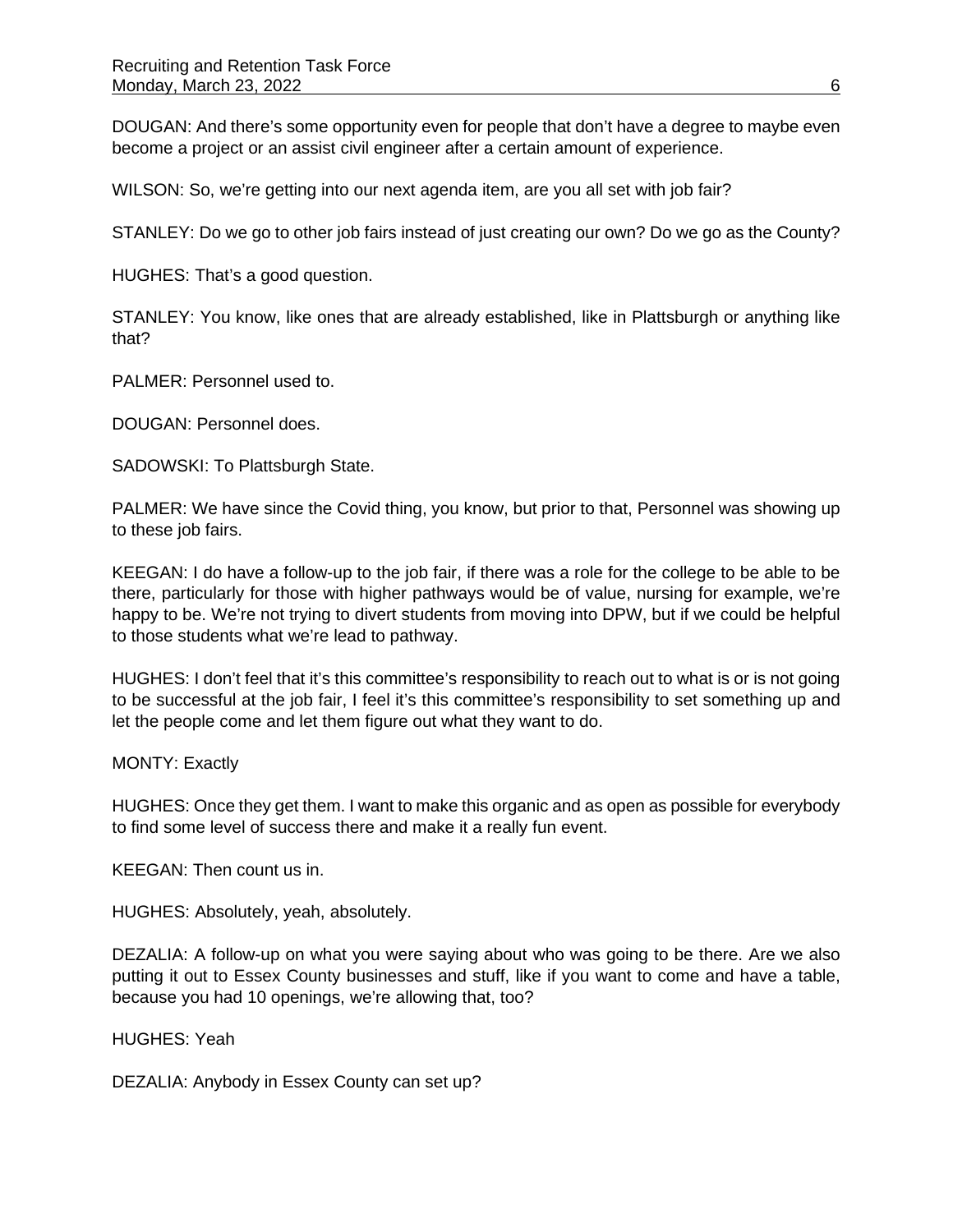HUGHES: Yeah, for example, Stewart's. I'm going to call Stewart's and say, you want to setup a table, because we won't fill up the room with 20 tables for Essex County. We want to let people know that, hey, Essex County is a package; right? So, there's a lot of businesses and opportunities available and we're working in concert with those private businesses and you want to advertise, we want Clinton County to come down here, we want Warren, because we'll advertise in those other counties to come to Essex, because otherwise we're just preaching to our own choir.

DEZALIA: Right

DOUGAN: I did want to say that Supervisor Wood from the Town of Schroon had reached out to me on Monday about the career fair, which is on May 4<sup>th</sup> at Schroon Lake Central and Steve Gratto has reached out to me for us to setup some kind of table there. I would love to coordinate that with you or with others, so that we're, you know, I don't know how much space they have, but so, that we're a bit of a coordinated effort there.

BEERS: Steve Gratto, equally reached out to like all kinds of local people, carpenters, folks in our town that are coming.

HUGHES: That's exactly what I was doing.

BEERS: Yeah, that's what it's very much what he's reaching out to.

HUGHES: I think that model's what we're looking at right here, absolutely.

MONTY: The one the Ken did when I was working for the Governor's Office, the one that you had here was, we had tables setup everywhere.

HUGHES: We did bring ambulance squads in, you know talking about volunteering for the ambulances. Everything is on the table.

BEERS: Right, I would just say that Schroon Lake is really doing this for their graduating class of '22. I don't believe Schroon Lake is soliciting people from outside and everywhere else about, you know, a job fair inviting others in. That's my understanding from my email.

HUGHES: Sure

BEERS: So, I don't know what Steve's vision is for this.

DEZALIA: This is more of a career fair for the seniors to know.

BEERS: The County's going to put on a job fair…

HUGHES: Right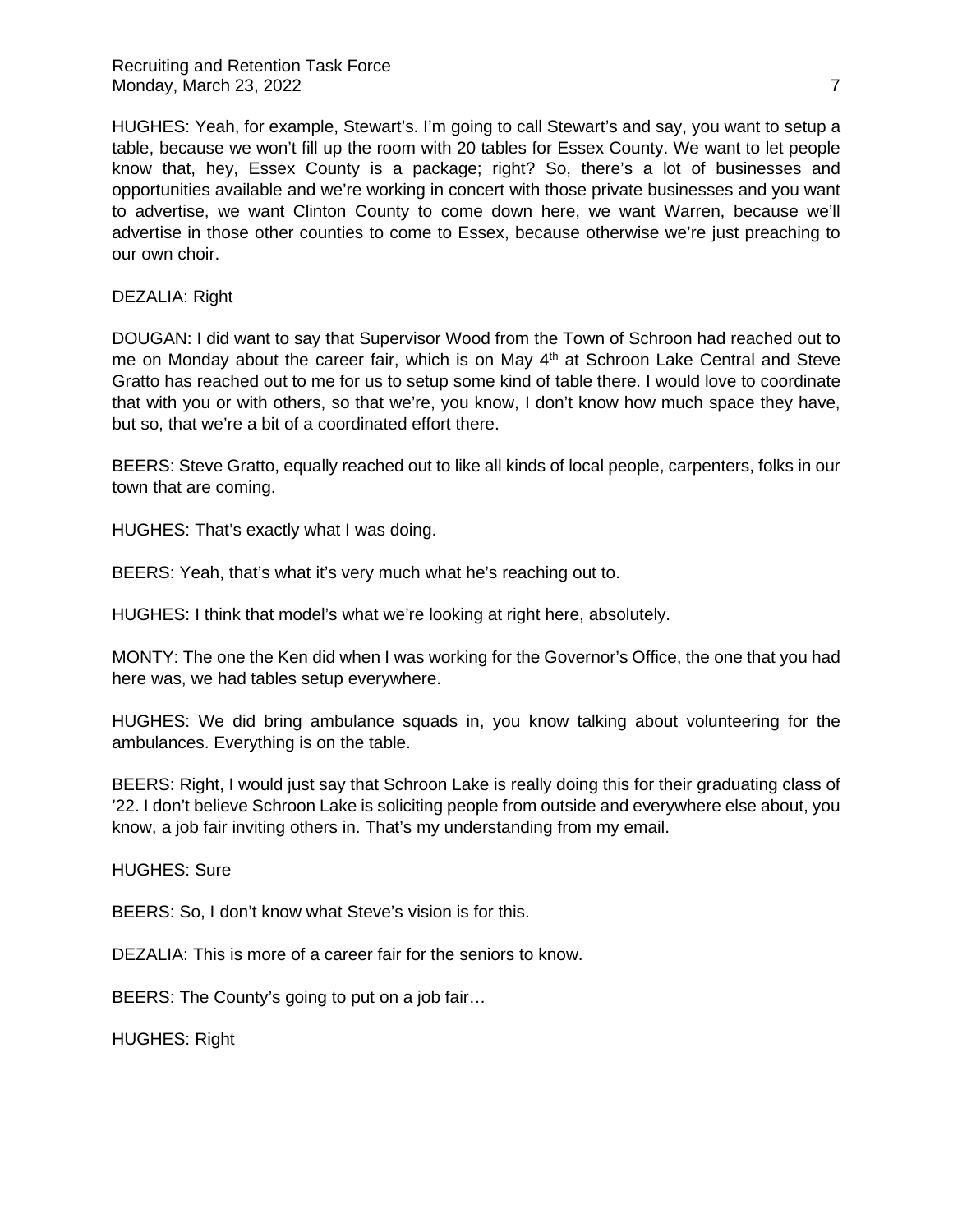BEERS: I didn't understand that, so that we would certainly put, man a table and whatever, yeah, I was talking about if you have a school in Essex County and are asked to come to talk to the seniors, that's what we had envisioned a long time ago.

### HUGHES: Oh

BEERS: But, every school in Essex County before the seniors graduates that they have an opportunity to sit down with that graduation class and say these are the jobs in our County, are you even aware of it?

WILSON: So, can I jump to our next item, because we're really talking about workforce development now and not a job fair and we're talking career pathways and partnering to feed into that and one of the conversations I had, recently was with Donna Wooten of the Ti Alliance and they're working on childcare in their community. They're working on workforce development with high school students and paid internships and, but what they need is sites for that. They need to tie those students to jobs, as they get older and so what I would like to see is that we start identifying what are the career pathways, as Jim was saying that Jim is doing. You know, you can start here and work your way up and there's more to a career than you know always operating a shovel and that we partner with the college, with like what Ti Alliance is doing, with you internally with the departments and really have clear pathways so that when they do have a job fair, you know you can show somebody with your skills, here's how you can work your way up and stay with Essex County and get, further your education through North Country Community, so you can, you'll increase your, the challenge of your job and what you're paid and you know we're keeping you here, because we're providing a lifetime career that's challenging and I thought of inviting Donna to talk to us about some of the projects they're doing, because it really does mesh with what we're trying to do in efforts that are underway in a lot of departments and it might help us clarify some actions we could do to tie the college, the County, the Ti high schools with that, but look at the model. So, if it's okay, do we want to invite Donna to the first meeting she's available to come to, to talk about what they're doing and then how we can integrate with their efforts and capitalize on work they're doing, so we don't have to do it ourselves? You know, if somebody, if there are problems recruiting and supporting students towards career we should be taking advantage of that, but I think it also then it's going to be on us to within departments and between departments, how we identify career paths where we can bring someone in at the beginning of their career, promote them to the middle and have them, you know, graduating to leadership roles, but staying here and taking those skills here at Essex County. I think that that's going to be an important strategy for us and that's what we've been talking about for like the past ten minutes, even though around job fair, what we're really talking about is identifying, recruiting, retaining a good, skilled workforce. I don't know if anybody has any more thoughts about this, but I am going to start by inviting Donna. Please, go ahead, Jim.

DOUGAN: Can I ask a question of Joe? In any of your programs do you require an internship for their graduation?

KEEGAN: Yeah, there are a number of, Human Services has compulsory, so does our Alcohol and Drug Studies program, our Human Services program, our Child and Family Services have a compulsory 3 credits of internship.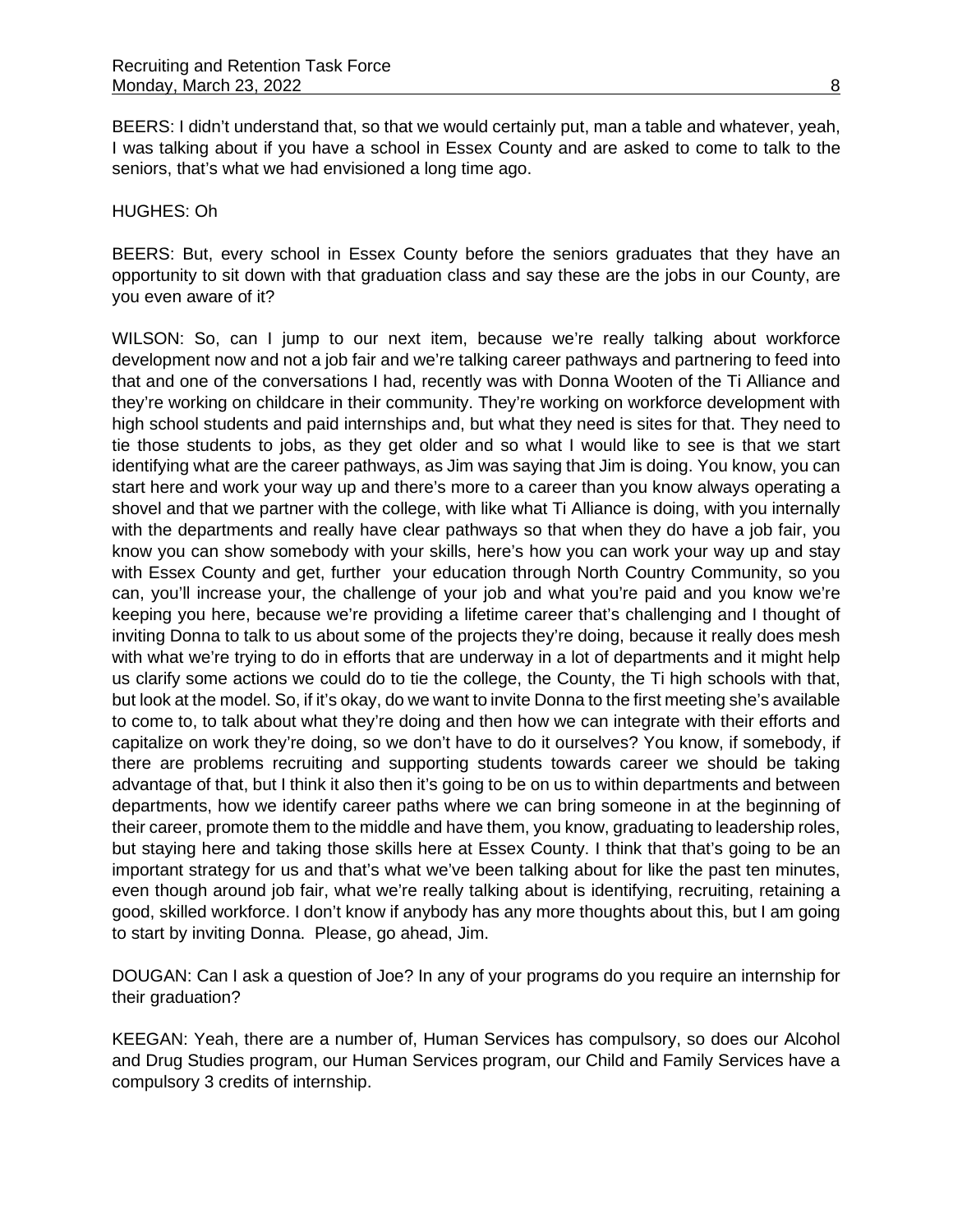DOUGAN: Because, for example, I have an engineering intern position and the gentleman that we have here right now is going to Clarkson and they require a certain amount of internship and so I'm getting cheap labor for the summer, but then letting this potential, future engineer see a little bit about what he's making his choices, where he's going to go with his career. You know, when you go to college a lot of what you get is theory, you don't get practical hands on experience. A guidance counselor's told you that you're good in math and science, so you should be an engineer, at least that's what they said to me, and so some of it might be, Hugh Harwood who we talked about last time. He was an intern at the Clerk's Office and then he became an intern with me later on and I think many people, say, realize he's a bit of success story. We were showing a local some jobs that could be available here, so I think coordination with your programs, because a lot of your programs would probably Linda and some of the other Social Services, if some of those internship things can be done. For me, again, I have some inexpensive labor, I'm not paying them all very expensive benefits, yet they're getting a taste of what we have and if I can keep a few more people like Hugh Harwood staying here, then that's a huge success for us.

BEERS: On that note, the Board approved me to have interns and we hired a girl named Emily Jester, she was in her last year of college and she came here for an internship during her break and she earned her undergrad in Public Health and she announced that she is going to go for her nursing career, she's going to get her masters and we've worked with Plattsburgh and we have scholarship money, because there's a scholarship for people, so she can stay here and get a scholarship and get her masters in nursing, which we desperately need it, one year, because she has an undergrad, she has a Bachelor's of Science, now and we would have not have gotten her, ever, if she hadn't come here, because we had an internship. So, that is absolutely valuable and for our department there's all kinds of scholarships coming out now that nurses can get paid and we have something that I did, Public Health Leaders of Tomorrow, I got my masters completely through New York State and anybody with an undergrad can get that, understanding that you need your undergrad to get it. So, I 100% agree if we can get people in the door.

DOUGAN: So, you know a little bit more coordination with you, Joe, even if it's from my department, you know, may show people some opportunity here that they don't realize.

KEEGAN: Yeah, absolutely.

MONTY: I would like to just quickly go back to the career path that you were talking, when we're talking about targeting seniors in high schools, no, we should be targeting 9, 10, 11, because by the time a kid is a senior, I speak for my own two teenagers, by the time they're in  $9<sup>th</sup>$  grade they have a pretty good idea what they wanted, granted it could change, they could change their minds, but by the time they're a senior I would estimate 75% of those kids know whether they're going to go to college, what they want to study, whether they don't think they can't succeed in college, so they want to join the workforce. I'm not saying leave them out, but we should be targeting these younger kids. If you know you get them interested in something, what are you interested in? Like when Ken did his, again, I go back to that, that was probably, I've done, when I was working my prior job, I bet you I did a 100 of them in 6 years throughout the State of New York, none of them were better than Ken's. Ken coordinated with these classes that come down, they had question lists that each class had to ask, pointed them in the direction, it was just, it was absolutely phenomenal. The key was, Ken was targeting 9, 10 and 11, because by the time they were 12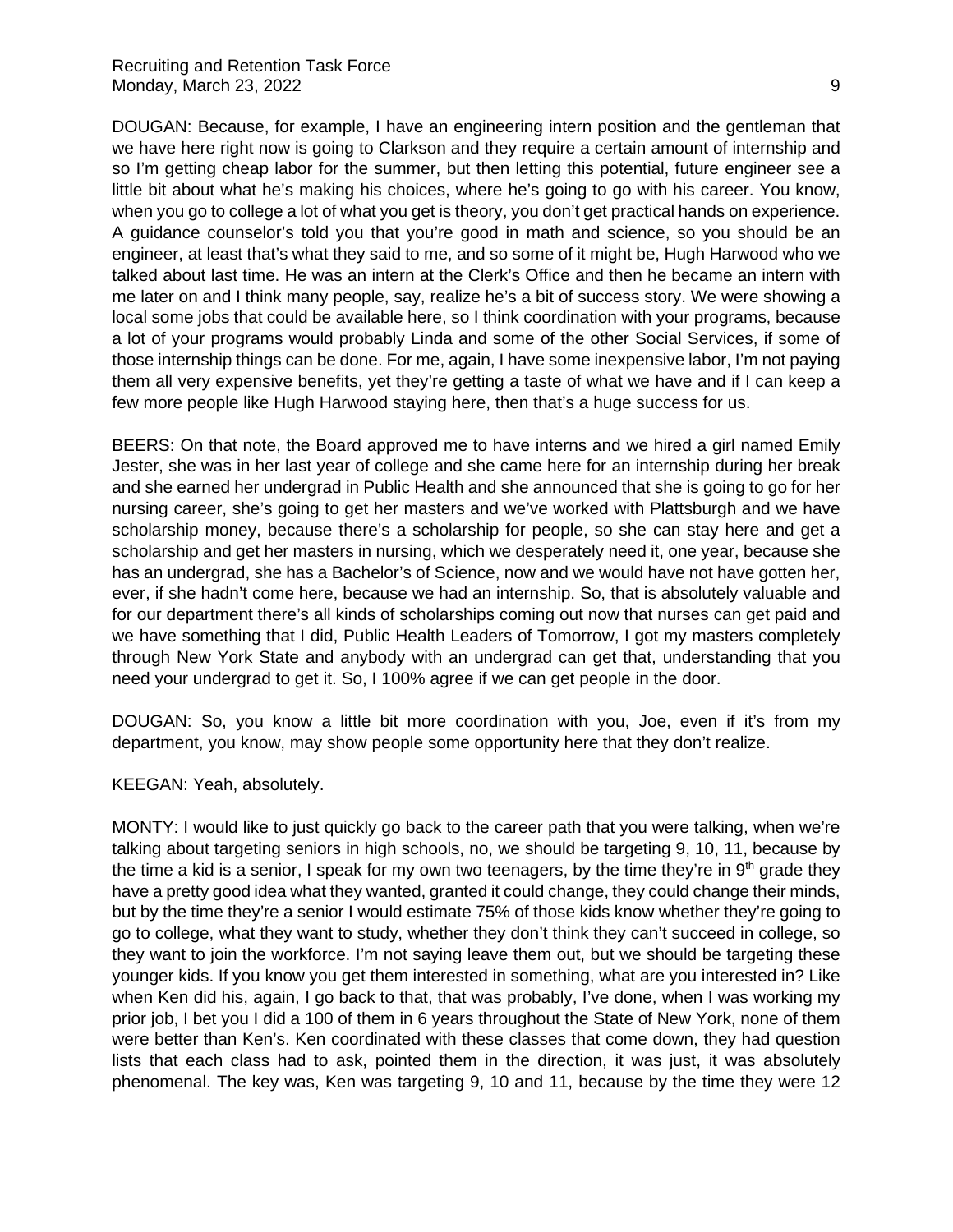they have it, granted it could change, but 9, 10 and 11 they don't really know what they want to do.

WILSON: And Ti Alliance is doing exactly that, so I think hearing Donna will be really enlightening and help us. So, it's good to hear this understanding and acceptance of the way this will work for us and benefit and we're going to invest in it and it goes back to our idea, we've talked in the couple meetings, about having department heads take on more of a recruitment role, which is not currently something that's part of their job description, so that's something that we're going to have to figure out how to give them time and support to do, but we're building the tools that will help. Any other thoughts on this piece?

So, our next agenda item, the marketing piece. I met with Jen last week, Jen Mascarenas, last week to talk about this and unfortunately she couldn't be here today, so I might move the bulk of this to our next meeting to follow-up on the conversation we had. But, I think the stuff that we've been talking about so far is really external, it is what are doing, what are we doing to change how we interact with the outside and one of the changes that Jen and I talked about was having a marketing strategy that is beyond just, here's the jobs at Essex County. How do we market all these other things were working on? The housing, the childcare, the region we live in and reach out beyond our borders, too, because we do have an attractive place to live and as we're identifying the housing, the childcare issues and addressing those, you know how do we push out beyond the boundaries in trying to attract new residents here? So, Jen and I talked a bit about this is and maybe what I would ask from members of the committee is to really think about this you know how do we invest in developing a marketing strategy? What would it look like? What would the tools be that we would need to do that? And what would be the challenges that we would really plan for and trying to bring people here to Essex County as a designation to live, and work here. You know, we do have a lot, looking at the job openings there are a lot of attractive professional jobs and how do we get that.

STANLEY: Well, I think there's a lot of things that we need to look at and it's not just what to do we have to offer as job, but it's how do we get people we can actually live and survive and it's okay to stay here? Like with my kids at their age, it's opportunities that's not in Essex County, opportunity lays somewhere out beyond, where I mean we're looking at rising costs with schools and school tax and we're looking at the raising costs of trying to keep, in our own municipalities, trying to keep our workforce, so they are actually living above poverty. I mean, I know in the Town of Jay, we're struggling to try and get staff in our highway department and what we could afford to hire somebody at 3-4 years ago, which I think some people on my Board are like that's fine to live on, well, it's not. When you can only buy 3 gallons of gas with an hour's worth of pay, we're struggling to try to keep people here. Now, we do have a lot of careers that a lot of people don't know about. My daughter wants to be a doctor, so I mean health care and just sitting here thinking, there's 3 hospitals in Essex County, but I don't know if a lot of kids think about, yeah, you may need to get an education or a lot of these things can be done here at North Country, let's try and get and say that, it's okay to go out and maybe an education, but these are the things that you can come back and gain and be able to live, but I think, not only is there, how we get people to stay and work here, now do we as the government try to make it so that we can actually, these people can afford to live there and I think that's a big piece of the puzzle, too. There's a lot of jobs, but if you can't afford to work at those jobs and live here.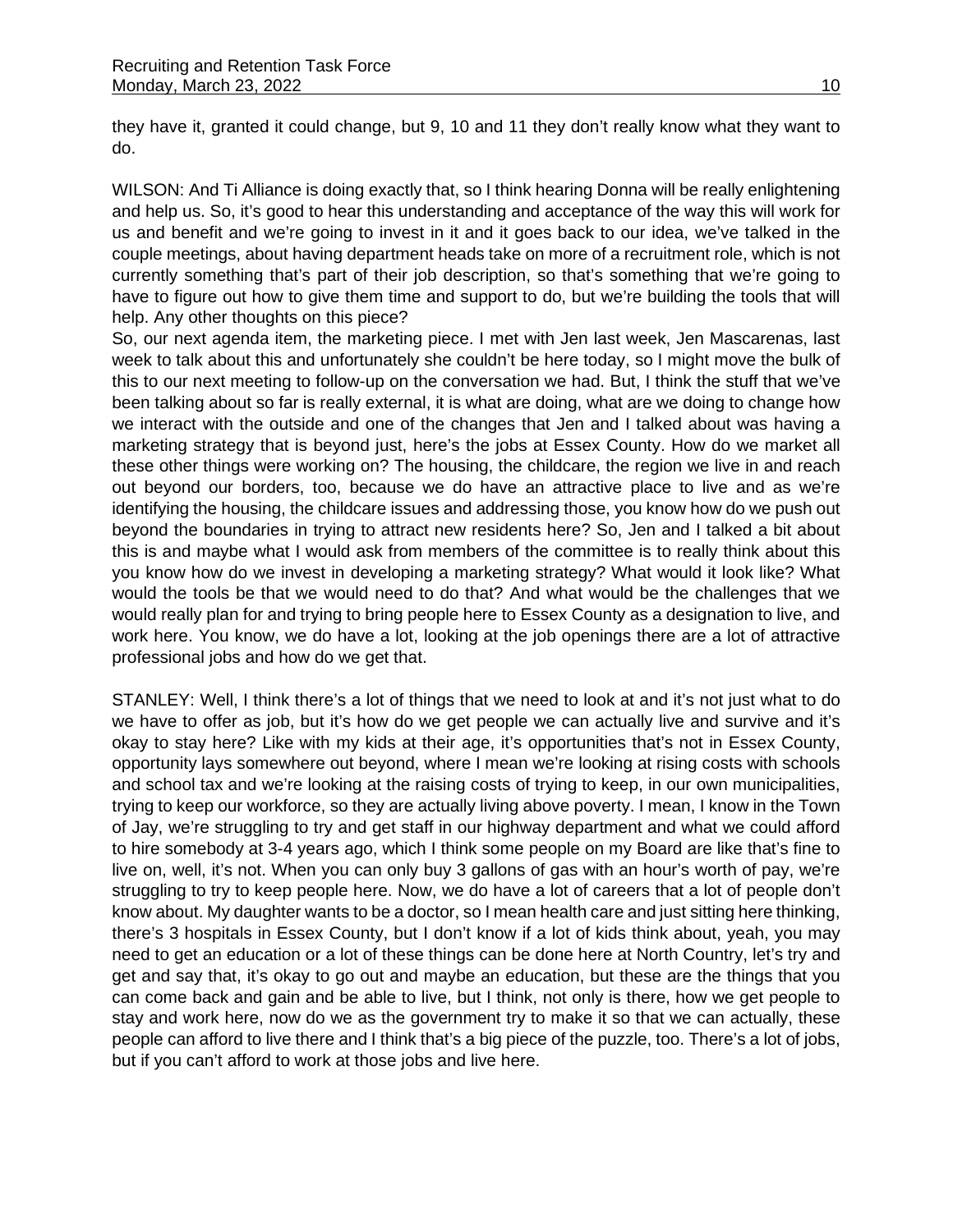Hughes: Yeah, great points. I wanted to just float the idea of, you know what we're marketing is a career. I mean that's a job, I mean there are masters degrees in marketing. So, my question is, should the County as an organization have a marketing person? We have one for DPW, the for fairgrounds, Holly. Can Holly and her ability be used to extend, not just marketing the fairgrounds, but marketing the County, as an organization? I mean, I don't know if anybody's got a marketing degree at this table here, but I really feel like we might need to use that expertise and knowledge, if we're going to talk about marketing our County, really delve into that kind of topic, I don't know if other counties do it, but certainly it seems like what we're talking about.

MONTY: I think we've kind of tapped on it a little bit, Ken, with ROOST. ROOST has been doing a pretty good job of trying to market our abilities.

HUGHES: But, I mean someone who's specifically thinking about Essex County.

PALMER: I think you're right.

HUGHES: They market our region.

MONTY: But, they've been putting out the job opportunities, they've been doing a little more of that.

## HUGHES: That's fair

WILSON: I think what you're talking about right now is the kind of strategy that we've got to develop. We need a strategy to decide where we need to put our resources. Is it behind a person? Is it behind an agency that we contract with? Is it behind grassroots, you know paying department heads to marketer, you know paying them more? We've got to decide, that's what our strategy has to decide, that is what our strategy has to decide, how are we going to, you know, it's one thing to talk about it, but we've got to have people that can follow through on it and ask department heads, oh you're going to take on now recruitment and marketing and we're not going offer the support for it, it's put department heads in an impossible position.

HUGHES: And it also makes it difficult.

MCNALLY: Well, we discussed this and I brought this up before, we're talking about marketing, marketing, we have best marketing people working at the County now. We touched on this referral, bonus program that probably could get paid through ARPA funds that are best promoters are the people that actually work here and we're looking at ROOST and we're looking at outside marketing companies when we have the employees that can do this for us and possibly with a little bit of stimulus for them or bonus, you know, possibly this would work. We talked about this before and it hasn't came up recently, but I think we're missing the boat on that. I have another meeting in Warrensburgh, but I just wanted to have one more, I was on my way up here today, listening to NRP and they had a firm, this problem with retention and recruitment is not just an issue in Essex County, it's the whole northeast and possibly the whole Country and with the baby boomers retiring and a lot of variables, so anyways, they were talking and three factors, this company and you know the big question is, you need to find out why the employees are working here? You know why are they working here and why do they want to work at the County? And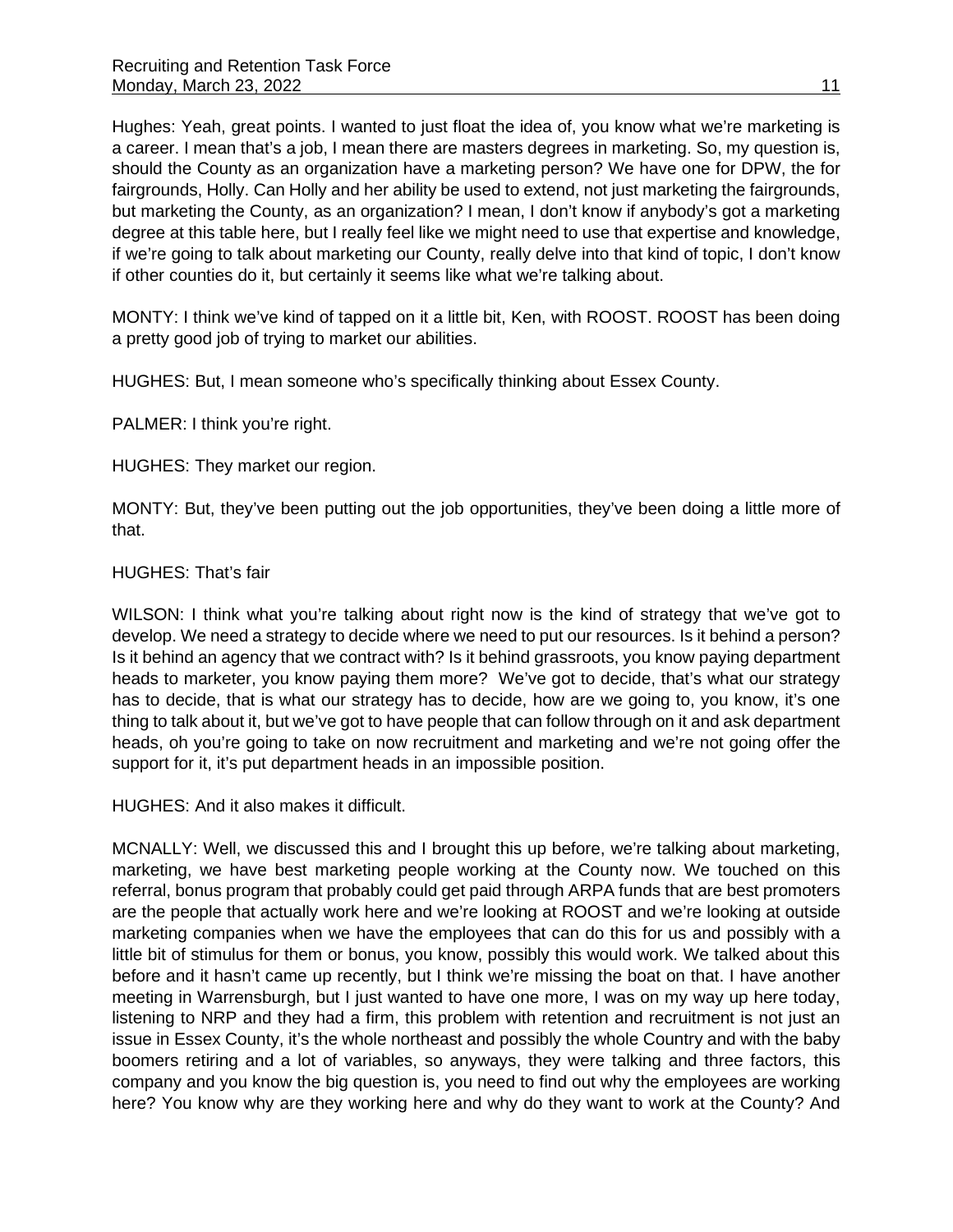then they said, some jobs are rewarding and some are not, possibly adding variety to their job, you know a job is not a get job at the County, but maybe a little variety, put them on a committee doing something completely different from their job, periodically, will keep their interest. But, the big thing and I talked to Dan about this in contract, there's a lot of protection from mandatory exit interviews, but they said that a lot of the companies are being very successful with exit interviews, because not on the negativity side, but to refresh the parts of the job that the people actually liked when they were here and possibly creating a boomerang effect that those employees could possibly come back to work at the County. So, we had that happen in the IT Department. We lost an employee, he liked the job, but he saw opportunity elsewhere, but that was a boomerang, he came back. So, if refresh these people why they were here for 10 start to with, possibly we could get some employees back through that source. That's all I have, I think we're missing the boat if we don't do the referral program and we get our best salespeople, that are the County employees out there and try to recruit people and I think we're missing out. It's being done everywhere.

HUGHES: I don't disagree, I think that's one part of a larger marketing plan. That's one piece of the pie.

MCNALLY: This is something that we can control and we can do this immediately.

HUGHES: Sure, we could.

BEERS: So, Mountain Lake Services has done that for years, they've been extremely successful and no one speaks of their job, better than the people that work there and no one ever believes it more than working for a place that somebody in your family or somebody talks you into it. I didn't know anybody who worked for the County or I would have been here earlier, to be truthful. I didn't and I came here through Early Intervention, because I worked in Early Intervention and I met somebody and I think that's an amazing thing, but I would go back to, only through accreditation did I really know, but we're really lacking is a strategic plan, amongst ourselves, which would define all of that and there are people that facilitate strategic planning and in two session we might be able to get ourselves a real strategic plan that would point everybody in all these directions to create this marketing plan. Just my two cents, but I thought that was an excellent idea.

DELORIA: You spoke a lot about recruitment today and college students and high school students and such. At NYSAC I went to a workshop, *The Great Resignation*, it's real, it's real everywhere and people are reevaluating their values and what they want their life to look like and it's not going to a 9:00-5:00 every day, Monday through Friday, they're looking for things and ways to be creative with their time. So, we all need to be thinking of ways to offer that to people and I know we're kind of stuck it what we can do, somewhat, but I think we need to creative with some of our positions and I can everybody's going to have to do that.

WILSON: To try and keep things moving, because I know Dan's got another meeting, Jim's got another meeting, any final thoughts? I'm going to move that marketing, though, to where we have more time and give people a chance to think about it a little bit more. Otherwise, thank you, everybody for being here. This is helpful, this, as Stephanie's saying, this is not an issue that's going away, it's not an issue that going to break like an ice jam, it's going to get more challenging, so we're either going to have to face it or suffer the consequences of not having enough people to do the work. So, with that cheery thought, we stand adjourned.